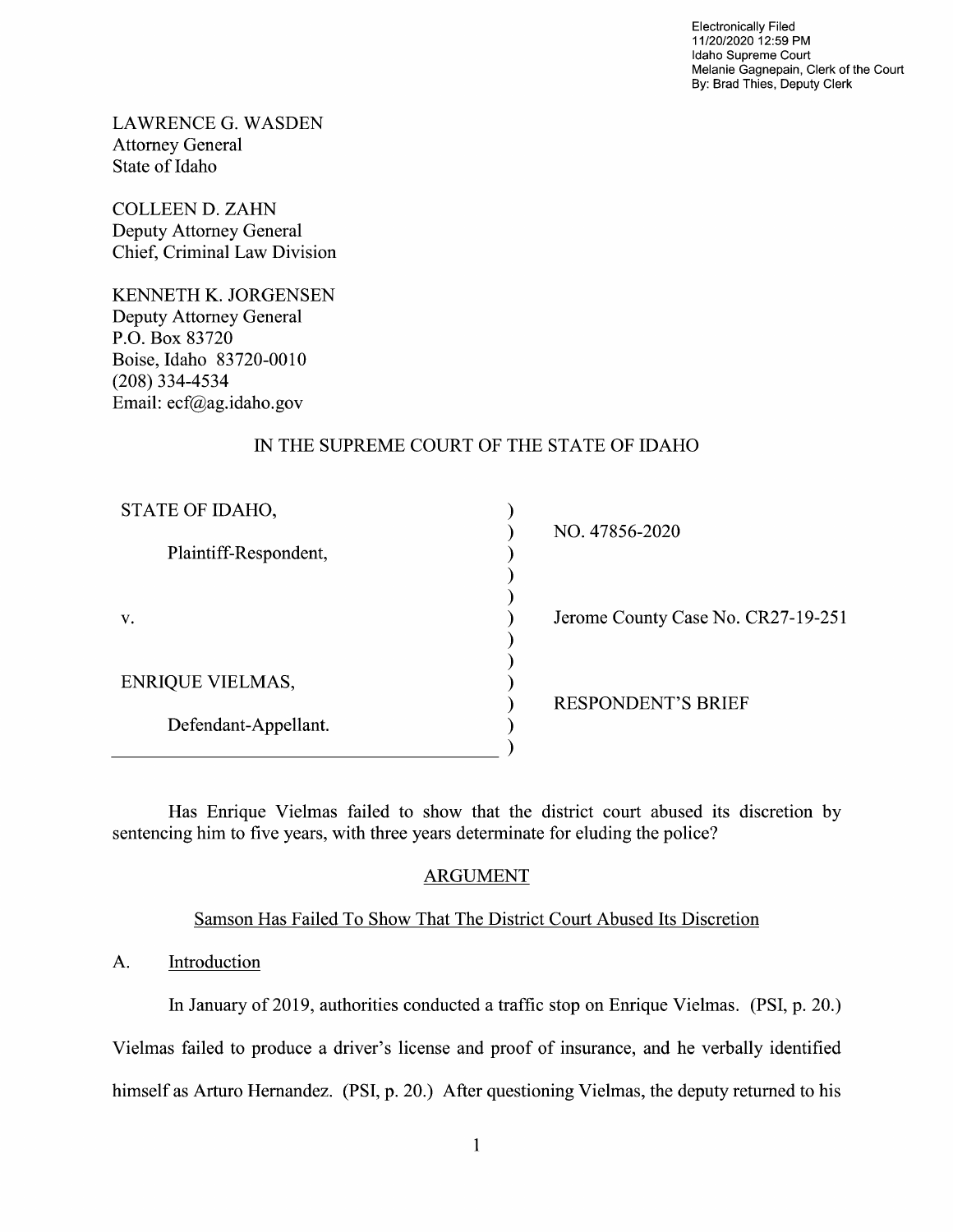patrol vehicle and Vielmas fled from the traffic stop. (PSI, p. 21.) The deputy pursued Vielmas as he exceeded speed limits, failed to stop for a traffic signals and made several erratic lane changes. (PSI, p. 21.) Vielmas crossed from Jerome County to Twin Falls County, and a Twin Falls County Sheriff's Deputy performed a PIT maneuver on Vielmas' vehicle, causing Vielmas to lose control of his car and strike another vehicle parked in a driveway. (PSI, p. 21.) Vielmas then exited the vehicle and fled 0n foot. (PSI, p. 21 .) Upon searching Vielmas' vehicle, authorities located a loaded nine millimeter handgun, magazines for other firearms, and Vielmas' wallet containing two 0f his Idaho Identification Cards. (PSI, pp. 21-22.)

The state charged Vielmas with one count of eluding a peace officer, one count of driving without privileges, one count of failure to provide proof of insurance (second offense), one count of driving without a license on person, one count of providing false information to law enforcement and one count of resisting and/or obstructing officers. (R., pp. 63-65.) Vielmas pleaded guilty to one count of eluding a peace officer, and the state agreed to dismiss all remaining counts.  $(R., pp.$ 95-96, 113-14.) The district court sentenced Vielmas to five years, with three years determinate, and Vielmas filed a timely appeal.  $(R., pp. 138-140, 156-158.)$ 

On appeal, Vielmas argues that "the district court abused its discretion by imposing an excessive sentence." (Appellant's brief, p. 1.) Vielmas has failed to show that the district court abused its discretion by sentencing him to five years, with three years determinate for eluding a peace officer.

#### B. Standard Of Review

"Appellate review of a sentence is based on an abuse of discretion standard. Where a sentence is not illegal, the appellant has the burden to show that it is unreasonable and, thus, a clear abuse 0f discretion." State V. Schiermeier, 165 Idaho 447, 451, 447 P.3d 895, 899 (2019) (internal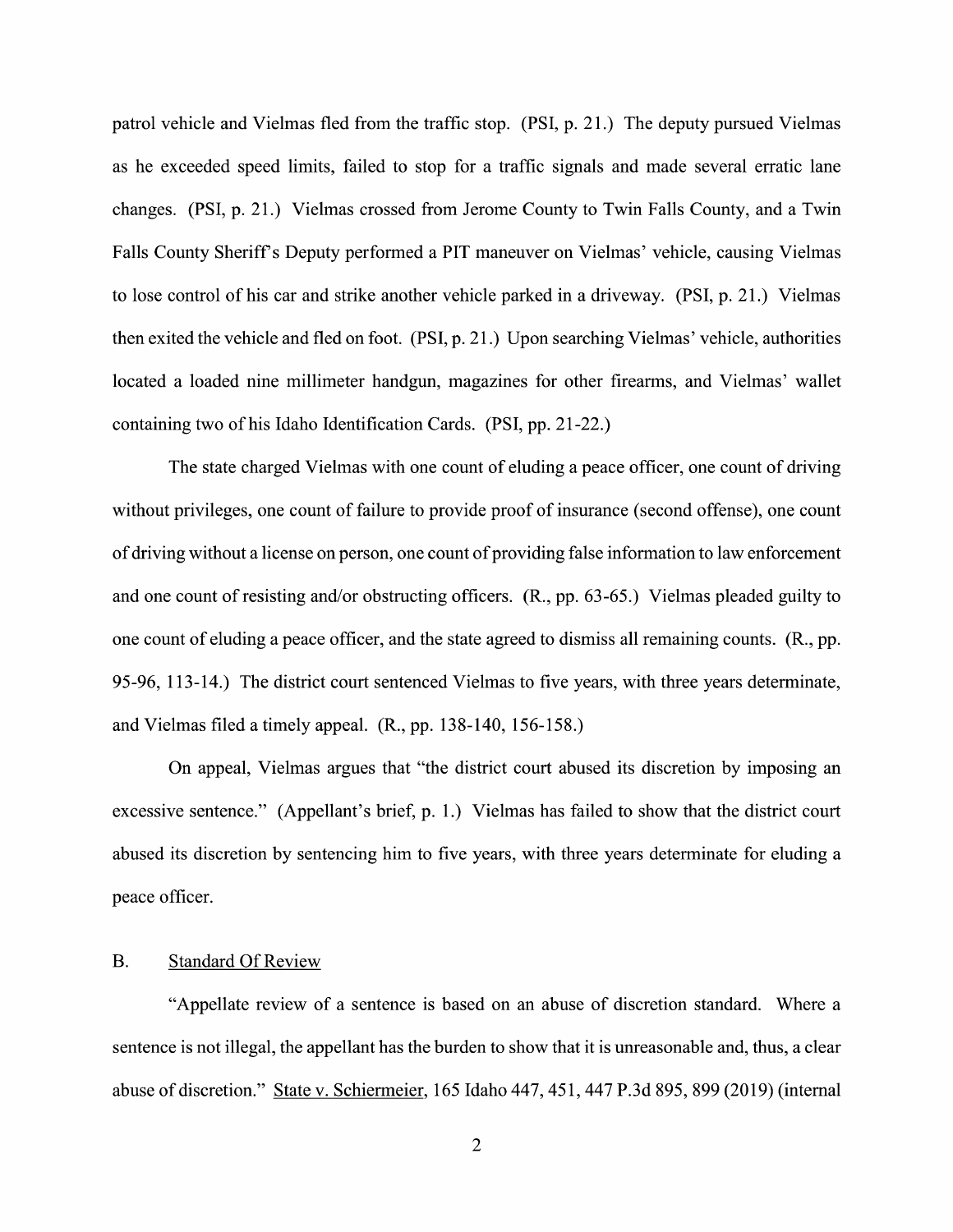quotations and citations omitted). A sentence of confinement is reasonable if it appears at the time 0f sentencing that confinement is necessary to accomplish the primary objective 0f protecting society and to achieve any or all of the related goals of deterrence, rehabilitation, or retribution applicable to a given case. Id. at  $454$ ,  $447$  P.3d at 902. "A sentence fixed within the limits prescribed by the statute will ordinarily not be considered an abuse 0f discretion." I\_d. (internal quotations omitted). "In deference to the trial judge, this Court will not substitute its view of a reasonable sentence where reasonable minds might differ." State v. Matthews, 164 Idaho 605, 608, 434 P.3d 209, 212 (2019) (citation omitted).

#### C. Vielmas Has Shown N0 Abuse Of The District Court's Discretion

The sentence imposed is within the statutory limits of I.C.  $\S$  49-1404. The record shows the district court perceived its discretion, employed the correct legal standards to the issue before it, and acted reasonably and Within the scope 0f its discretion.

At the sentencing hearing, the district court considered "the criteria set forth for sentencing in the cases of State vs. Toohill and the criteria for placing the defendant on probation or imposing imprisonment that are set forth in Idaho Code  $19-2521$ ." (Tr., p. 58, Ls. 11-16.) The district court stated that Vielmas "is more than the crimes that he is before this Court 0n. He has good qualities. He certainly appears to love his family," but "the Court is not sentencing Mr. Vielmas based entirely on what is good for Mr. Vielmas and his needs for rehabilitation." (Tr., p. 58, Ls. 17-23.) The district court stated it must consider "the good order and protection 0f society, and when that is factored in, [the district court] believes that the sentence dictated does not require probation or does not deserve probation." (Tr., p. 58, L. 24 – p. 59, L. 2.) The district court stated there is an "undue risk that during any period 0f probation that this defendant would commit another crime as is seen in the subsequent Twin Falls case that was filed after the eluding charge. Very shortly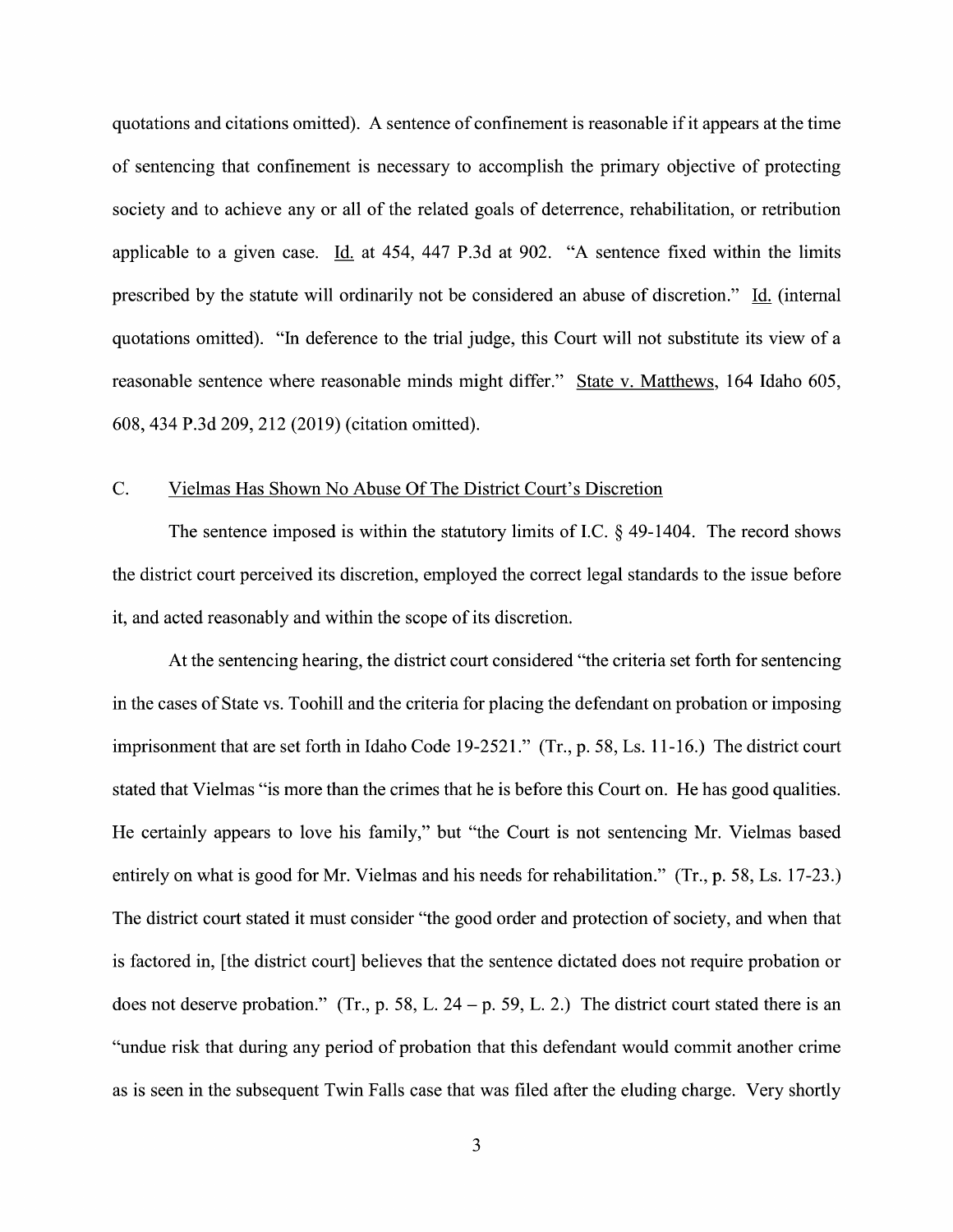after the eluding, he was charged with two new felonies, which he is also before the Court for."  $(Tr, p. 59, Ls. 3-12.)$  The district court found that the need for correctional treatment that can be provided most effectively by incarceration "weighs in favor of incarceration," and that a lesser sentence would depreciate the seriousness 0f Vielmas' crime. (Tr., p. 59, Ls. 13-21.) The district court determined that Vielmas "certainly threatened harm by his actions and his driving. There's no indication that he acted under any provocation. There's no excuse or ground to justify his conduct," and that "probation is not a viable option for this defendant. So the sentence is for three years fixed, two years indeterminate to serve."  $(Tr, p. 61, Ls. 10-17; p. 62, Ls. 4-9.)$ 

Vielmas argues that the mitigating factors—apology for his actions, remorse, difficult childhood, desire to be a good husband and father and lack of prior treatment—show an abuse of discretion (Appellant's brief, p. 5.) The record does not support Vielmas' argument.

Vielmas' LSI score is thirty-four, placing him in the high risk to reoffend category. (PSI, p. 35.) His extensive criminal history contains two felony cases subsequent to the instant offense. (PSI, pp. 24-28.) The presentence investigator stated that it is "a concern that the defendant has several theft related offenses, consisting of weapons being involved," and that "Vielmas lied to law enforcement, giving a false identity, and then fled the scene in a vehicle. Furthermore, it appears the defendant does not take the criminal justice system seriously." (PSI, p. 37.) The presentence investigator recommended that Vielmas be "sentenced t0 the physical custody 0f the Idaho Department 0f Correction." (PSI, p. 37.)

Vielmas' eluding threatened great harm to the community, and a lesser sentence than that imposed would depreciate the seriousness 0f the instant offense. The two felony cases following the instant offense show that Vielmas' criminal conduct is escalating and that there is an undue risk that Vielmas would commit a new offense if sentenced to a lesser term of incarceration or